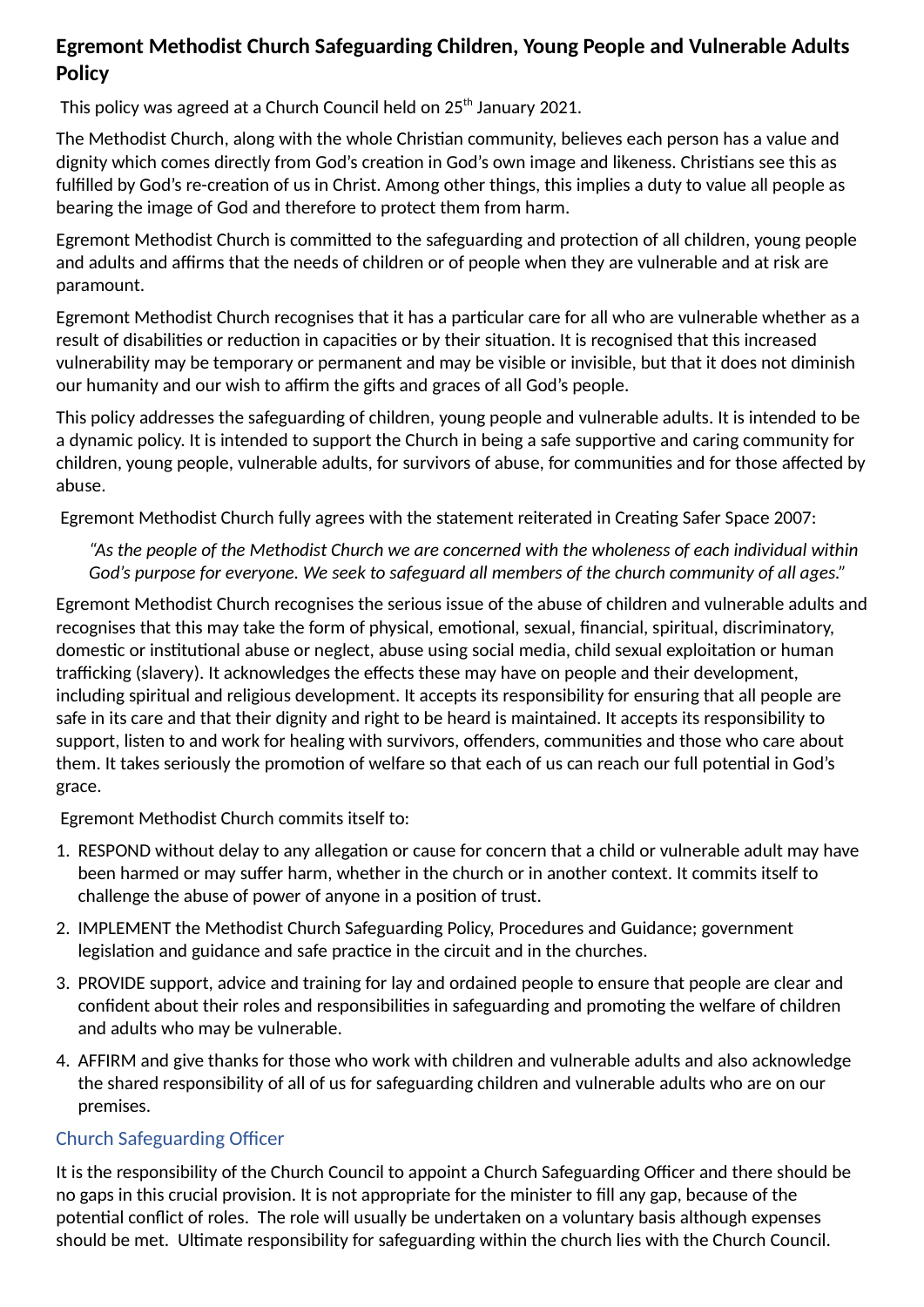Egremont Methodist Church Council appoints Janet Shipley as church Safeguarding Officer (Adults and Children) and supports them in their role, which is to:

• provide support and advice to the minister and the stewards in fulfilling their roles with regard to safeguarding.

• ensure that a suitable, signed church safeguarding policy is displayed at all times in the church on a safeguarding noticeboard, along with names of current safeguarding officers, national helplines and other suitable information. This must be renewed annually.

• record all safeguarding issues that are reported to the church safeguarding officer, according to Methodist policy and procedure.

• promote appropriate routes for reporting of concerns.

• Identify and inform those who are required to attend safeguarding training and maintain records of attendance. Work with the circuit safeguarding officer and DSO to arrange training.

 $\bullet$  attend training and meetings relating to the role

• work in partnership with the lettings officer, stewards and user groups to promote good safeguarding practice on church premises. This will include gaining written confirmation that hirers of church premises are aware of the church safeguarding policy or are using an appropriate policy of their own.

• check that safeguarding is included as an agenda item at all Church Council meetings and report to the Church Council annually.

• inform all those with responsibility for recruitment, whether paid or voluntary, of their obligation to follow safer recruitment procedures

• advise the circuit safeguarding officer and/or DSO of any issues with compliance with safeguarding training, policy or safer recruitment requirements and respond promptly to any request from them about audit of safeguarding activities.

### a) Purpose

The purpose of the church safeguarding policy is to check that procedures are in place and provide clarity about the roles and responsibilities of those trusted with promoting the church as a safe space for all its users. It is to be read in conjunction with the Methodist Church Safeguarding Policy, Procedures and Guidance (2020).

### b) Good practice

We believe that good practice means:

- i. All people are treated with respect and dignity.
- ii. Those who act on behalf of the Church should not meet or work alone with a child or vulnerable adult where the activity cannot be seen unless this is necessary for pastoral reasons, in which case a written record will be made and kept noting date, time and place of visit.
- iii. The church premises will be assessed by the church safeguarding officer with the property steward and/or their representatives at least annually for safety for children and vulnerable adults and a written risk assessment report will be given annually to the Church Council This will include fire safety procedures. The Church Council will consider the extent to which the premises and equipment are suitable or should be made more suitable.
- iv. Any church-organised transport of children or vulnerable adults will be checked to ensure that the vehicle is suitable and insured and that the driver and escort (where required) are appropriate. (See 6.10.7.1 of the Methodist Safeguarding Guidance). A record to be kept in the church file for each driver/car.
- v. Activity risk assessments will be undertaken before any activity takes place to minimise the risk of harm to those involved. Approval will be obtained from the event leader/minister. A written record of the assessment will be retained securely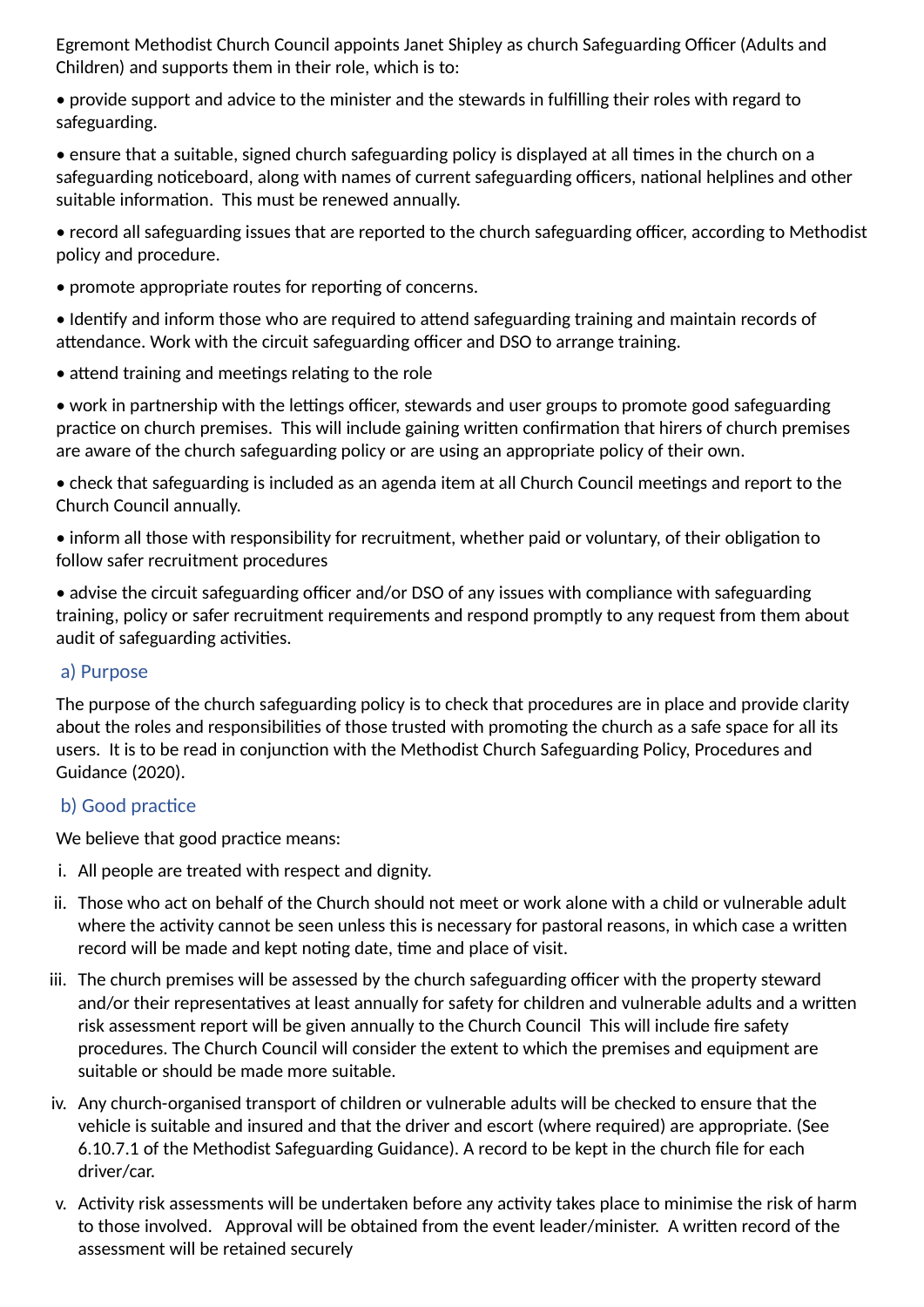vi. Promotion of safeguarding is recognised to include undertaking those tasks which enable all God's people to reach their full potential. The Church Council will actively consider the extent to which it is succeeding in this area.

These things are to safeguard those working with children, young people and those adults who may be vulnerable.

# c) Appointment and training of workers in the church

Workers will be appointed after a satisfactory DBS disclosure and following the safer recruitment procedures of the Methodist Church. Each worker will have an idenfied supervisor who will meet at regular intervals with the worker. A record of these meetings will be agreed and signed and the record kept. Each worker will be expected to undergo basic safeguarding training, within the first 6 months (agreed by Methodist Conference in 2011 -Creating Safer Space Report) of appointment. The other training needs of each worker will be considered (such as food hygiene, first aid and lifting and handling).

### d) Pastoral visitors

Pastoral visitors will be supported in their role with the provision of basic safeguarding training upon appointment. If they are undertaking tasks for which a DBS would be required, this will be undertaken prior to appointment.

## e) Guidelines for working with children, young people and vulnerable adults

The Methodist Church Code of Safer Working Practice outlining good practice and systems should be given to everyone who works with children, young people and vulnerable adults.

### f) Ecumenical events

Where ecumenical events happen on church premises, safeguarding is the responsibility of this Church Council.

## g) Events with church groups off the premises

Adequate staffing, a risk assessment and notification of the event will be given to the church safeguarding officer PRIOR to the agreement for any event or off-site activity. Notification of the event will be given to the church council secretary, Alec Bounds

If the activity is unusual or considered to be high risk the church safeguarding officer will contact the circuit safeguarding officer in order that it can be ratified or any queries raised.

## h) Other groups on church premises

Where the building is hired for outside use, the hirer signing the letting agreement will be given a copy of that agreement. The lettings secretary will consider the various users of the building in making lettings. All lettings will be notified to the church safeguarding officer who will take advice as appropriate from both the DSO and circuit safeguarding officer.

## i) Complaints procedure

There is a formal complaints procedure within the Methodist Church, which allows issues to be raised about actions or behaviour by a member or officer of the Church. In addition, employed staff will be subject to relevant contractual procedures. All complaints will be responded to with care, diligence and impartiality. The provisions of Part 11 of the Constitutional Practice and Discipline of the Methodist Church will be followed.

A complaint should be addressed to the superintendent minister, the Revd Paul Saunders. If a complaint is made to another person it should be referred to them. Meetings will be arranged with the person making the complaint and, usually, the person against whom the complaint has been made, in an attempt to resolve it. If the complaint is against the superintendent, it should be sent to the District Chair, the Revd Dr. James Tebbutt at james.tebbutt@methodist.org.

Safeguarding officers must be informed of any complaint or issue relating to the potential abuse of children or adults who may be vulnerable. They will support prompt action to respond to the circumstances of any